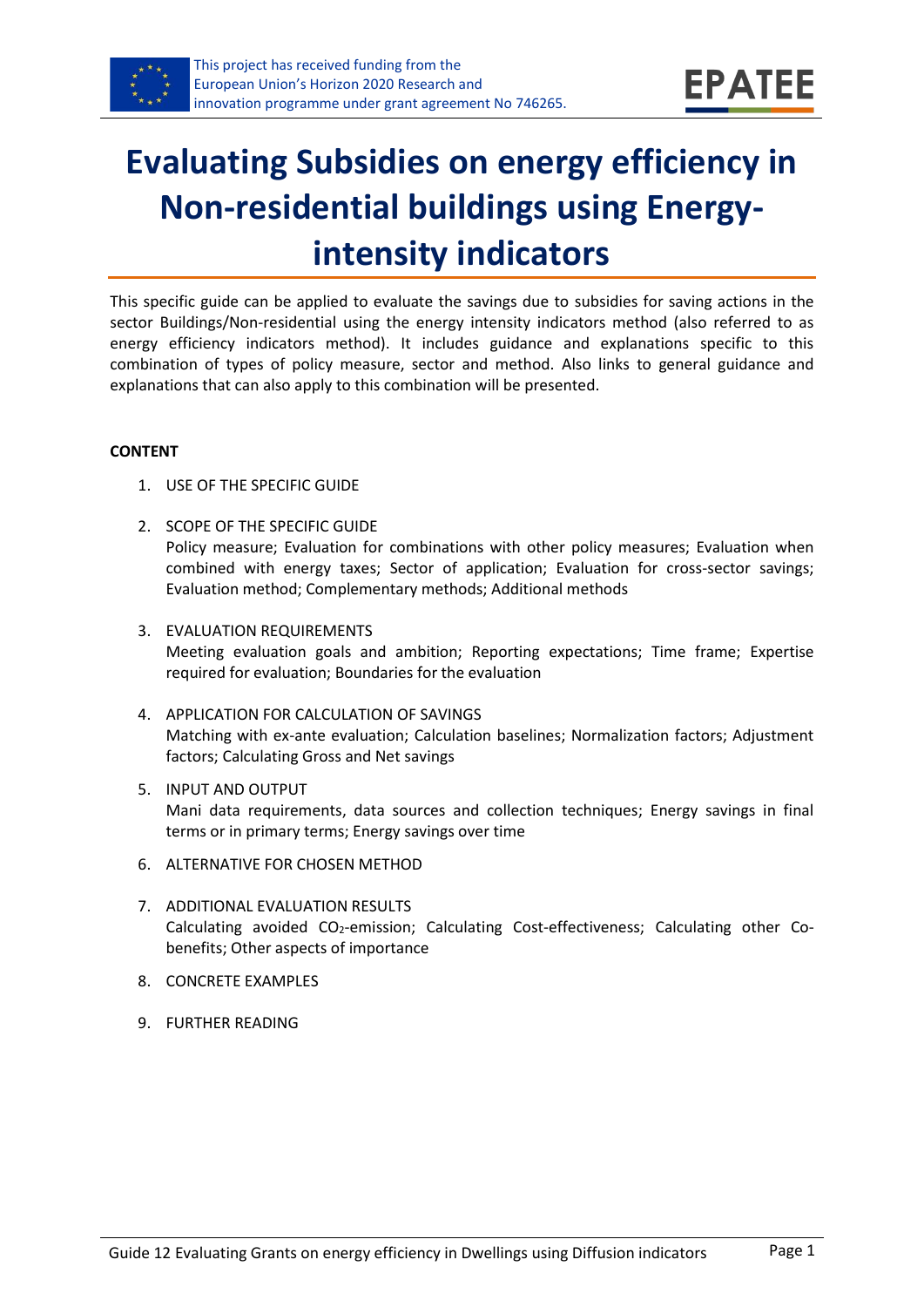### **1 | USE OF THE GUIDE–AUDIENCE, OBJECTIVES AND FOCUS**

The primary **audience** for this guide is energy efficiency programme designers, implementers or supervisors, and evaluators looking for guidance on the evaluation process of energy savings in the scope of this guide.

Although the application of the specific guide will generally concern the (sub)national level, account will be taken of issues at EU level when relevant (e.g. the specific format of saving figures for the EED).

This guide is not about the preceding step in the evaluation process, the choice of the method. About this previous step in the evaluation process, see the guidance provided [here,](https://www.epatee-toolbox.eu/wp-content/uploads/2019/04/Saving_calculation_methods_for_EPATEE_Toobox_2019_04_24.pdf) table 1 (page 3). However, after presenting the capabilities and limitations of the guide at hand, the user will be offered alternatives for the method within this guide (see section [6\)](#page-0-0).

The **objective** of this guide is to provide:

- Information on the scope of the guide that enables the user to decide whether this guide is suited to his/her needs, and whether complementary or additional method(s) could be needed or useful (sectio[n 2\)](#page-0-1);
- Guidance about specifying the evaluation objectives and requirements (section [3\)](#page-0-2);
- Guidance about key methodological choices to calculate energy savings (section [4\)](#page-0-3);
- Guidance about the inputs (data requirements) and outputs of the method (energy savings metrics) (sectio[n 5\)](#page-0-4)**;**
- Possible alternative methods (with pros and cons) (section [6\)](#page-0-0)
- Background about evaluation results other than energy savings (sectio[n 7\)](#page-0-5);
- Relevant examples, case studies and/or good practices (section [8\)](#page-0-6);
- Relevant references for further reading (section [9\)](#page-0-7).

The guide is intended for assessing realised (ex-post) energy savings. However, account is taken of earlier (ex-ante) evaluations of expected savings, if available (see section [4\)](#page-0-3).

The **focus** of the specific guide is on impact evaluation, i.e. determining the energy savings, but not on how this has been reached through a step by step process with intermediate results (process evaluation).

Readers looking for the basic and general principles of energy efficiency evaluation may find the following [link](https://www.epatee-toolbox.eu/evaluation-principles-and-methods/) useful.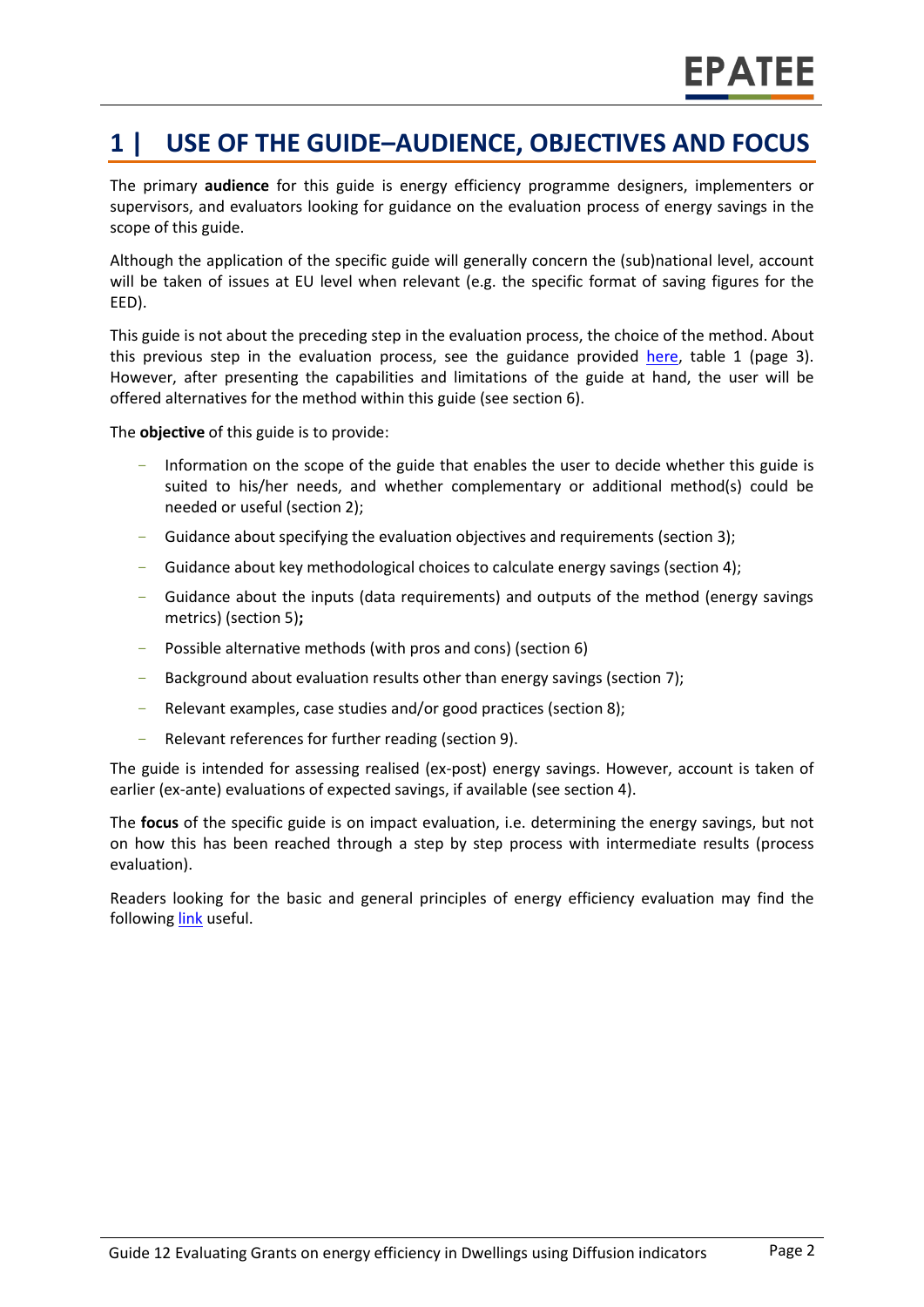# **2 | SCOPE OF THE GUIDE – POLICY, SECTOR and METHOD**

#### **2.1 About Subsidies**

More information and examples on the different subtypes residing under the main type **Grants & Subsidies (GS)** can be found in the [Odyssee-Mure](http://www.measures-odyssee-mure.eu/) platform and in the EPATEE [Knowledge Base.](https://www.epatee-lib.eu/) The focus of this specific guide can be extended to tax-rebates (part of the main type Fiscal / Tariffs) that stimulate energy savings in the same way as subsidies.

Subsidy schemes on non-residential buildings generally concern grants covering part of the investments needed for various saving actions, such as insulation and more efficient heating systems. The grant will often concern a fraction of the total investment for saving actions. The grant can also be dependent on the quality of the saving actions, expressed as the amount of savings per Euro invested.

The subsidy scheme is often managed by an agency that reports to the government about provided subsidies, the number of executed saving actions and the savings realized. Often an evaluation of the effectiveness of the scheme is performed as part of the general control on government spending.

More detailed information on the evaluation of Grants can be found for example in the EMEEES report [here.](https://www.epatee-lib.eu/media/docs/EMEEES_WP2_D1_Assessment_existing_evaluation_2008-04-21.pdf)

#### **2.2 Evaluation for a combination of policy measure types**

Grants are often combined with information (part of main policy type Information & Education), in order to inform building owners on the possibilities for saving energy. These grants are also combined with the policy type Voluntary Agreements between a group of end-users and government/agency. For such combination it is assumed that the overall savings are mainly due to the grants, although the evaluation concerns the combined savings effect of both policy measures.

The guide is not capable of attributing part of the (overall) calculated savings to each of the policy measures (see also Double counting in the section on Calculating Gross and Net savings, paragraph 4.5).

#### **2.3 Evaluation when combined with energy taxes**

Energy taxes may also be present, which stimulate to invest into all kind of saving actions because taxes raise the savings on energy costs. The calculated savings effect for grants will overlap with that of the energy tax.

This guide is not capable of attributing part of the (overall) calculated savings to either the policy measures at hand or the energy tax. For dealing with this overlap, see section on Gross to Net savings.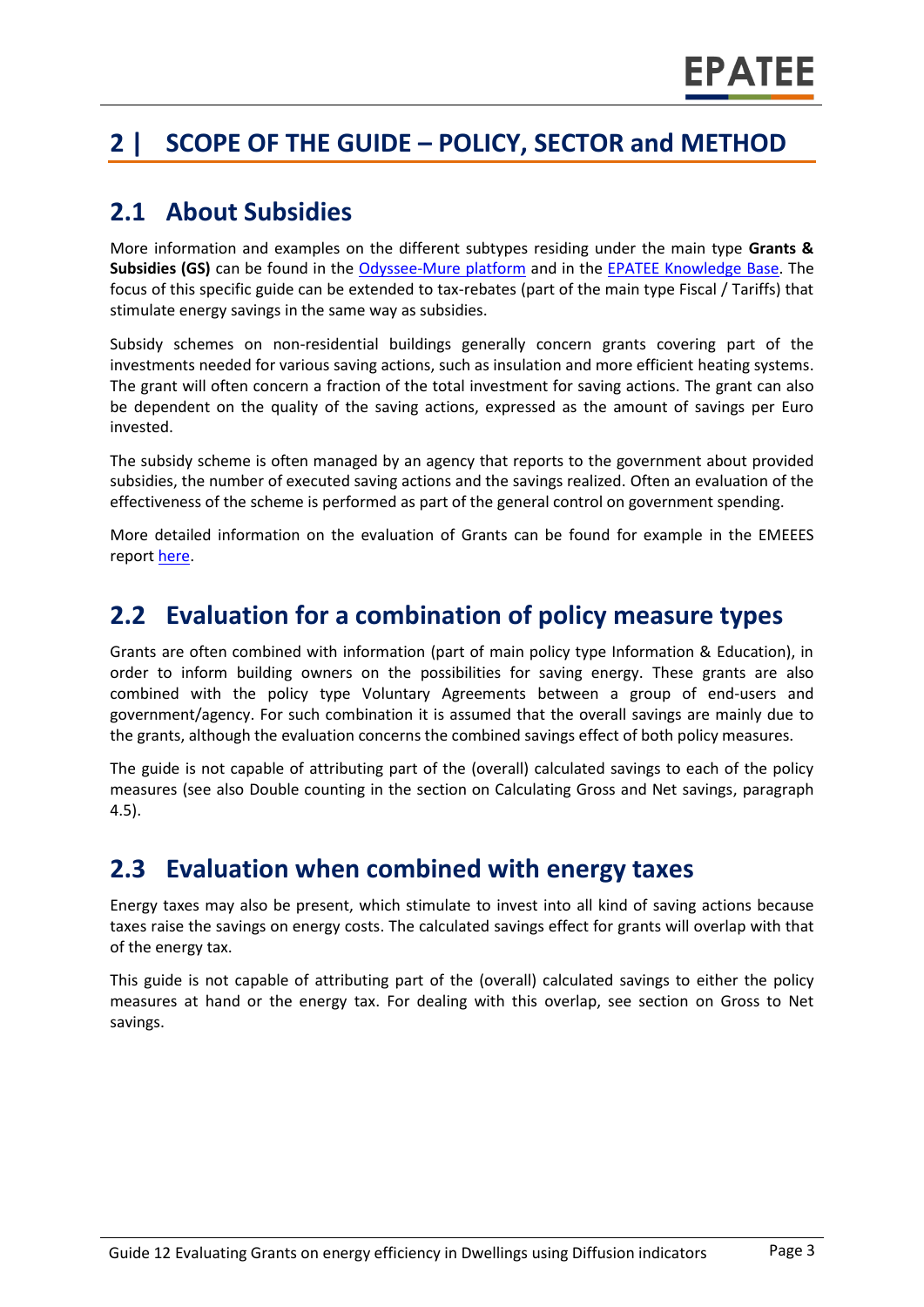### **2.4 About Buildings/non-residential**

Information on (sub)sectors defined in the Toolbox **)** can be found in the [Odyssee-Mure platform](http://www.measures-odyssee-mure.eu/)  and in the EPATEE [Knowledge Base.](https://www.epatee-lib.eu/)

Non-residential buildings concern various building types, such as offices, shops, hotels, schools and hospitals. Most of these buildings fall under the sector Services, but offices can also occur in the industry sector or the sector Transport.

The focus of the subsidy scheme is often on existing buildings, as savings for new buildings are generally realized with the deployment of minimum efficiency standards. The scheme can focus on owners of buildings and/or on real estate companies that rent offices, shops and etcetera.

### **2.5 About energy-intensity indicators**

Information about the various evaluation methods can be found [here,](https://www.epatee-toolbox.eu/wp-content/uploads/2019/04/Saving_calculation_methods_for_EPATEE_Toobox_2019_04_24.pdf) table 1 and 2. This source also covers the combination of the method at hand with other methods, which will be dealt with below.

Energy-intensity indicators describe the ratio between energy consumption and the output/production/performance for which energy is used. If the yearly calculated ratio decreases this can be seen as energy efficiency improvement.

Unit consumption indicators are defined similar to energy-intensity indicators but differ as to scale of energy consumption. The unit consumption indicator concerns the equipment level and the energyintensity indicator the (sub)sector level. This specific guide concerns subsectors of the sector Services, where energy consumption of buildings can be related to activity quantities, such as yearly turnover, number of employees or floor area.

The energy-intensity can be affected by the different characteristics of subsectors. E.g. energy consumption in office buildings is mainly related to working hours, while in hotel buildings it is related to the occupation rate of the rooms. In order to avoid unintended effects, the intensity method should be applied at the lowest possible aggregation level with one uniform building type.

For a specific subsector a lower energy intensity can be due to other factors than energy efficiency, e.g. changes in the occupation rate of the buildings, for which corrections should be made (see section on normalization factors in chapter 4).

The indicator is calculated yearly on the basis of statistical or other sources (see paragraph 5.1 on main data requirements).

The indicator method provides gross energy savings due to all saving actions, whether due to e.g. higher energy prices or in response to specific policy measures. Therefore, the (net) savings due to policy cannot be calculated generally. However, the introduction of a policy with a large impact on the savings can create a trend break in the structural development of the indicator value, from which policy derived (net) savings could be calculated.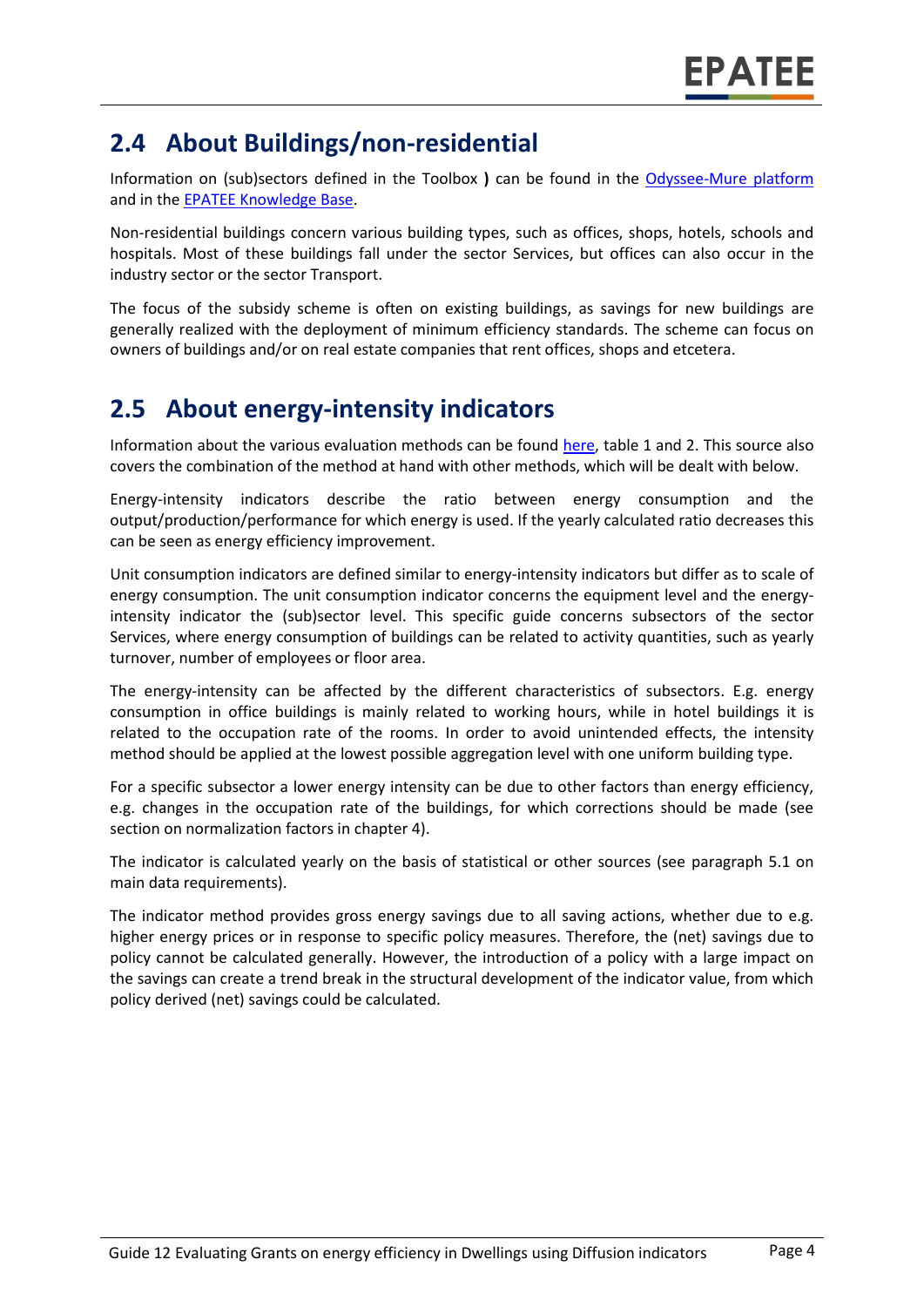#### **2.6 Complementary methods to determine total savings**

Complementary methods are methods that are required, in addition to the primary selected method, to calculate the total energy savings.

The method at hand provides directly the total savings (instead of combining unitary savings (per saving action) with the number of actions as in most guides of the Toolbox). Hence no complementary method is needed. For more information about methods to calculate unitary savings, see table 2 in thi[s link.](https://www.epatee-toolbox.eu/wp-content/uploads/2019/04/Saving_calculation_methods_for_EPATEE_Toobox_2019_04_24.pdf)

### **2.7 Additional methods to increase reliability of the results**

An additional method can be applied on top of the chosen method to improve the reliability of the evaluation results and/or the cost-effectiveness of the evaluation approach.

The method of energy-intensity indicator is based on aggregated data on energy consumption and a related quantity for a subsector. The yearly savings are calculated from changes in energy consumption and the related quantity that are small compared to the accuracy margin in the available data. Thus, the reliability is very dependent on accuracy of the yearly data and should be checked with additional methods.

As to the effect of stimulating savings through policy, calculated from a trend break in the structural decrease for the indicator value, the reliability of the results is very dependent on the accuracy of the yearly data as well.

In order to verify the energy indictor method, it may be checked with an additional method based on (sample wise) measurement. The alternative billing analysis can also increase the reliability of the savings figures, but in a more cost-effective way. The method of engineering estimates can unravel the changes in energy-intensity into various saving actions for buildings, thus enabling to calculate also the net savings. However, this method needs detailed data for a sufficient set of buildings and is rather costly.

For possible combinations with an additional method see chapter 6 in thi[s link.](https://www.epatee-toolbox.eu/wp-content/uploads/2019/04/Saving_calculation_methods_for_EPATEE_Toobox_2019_04_24.pdf)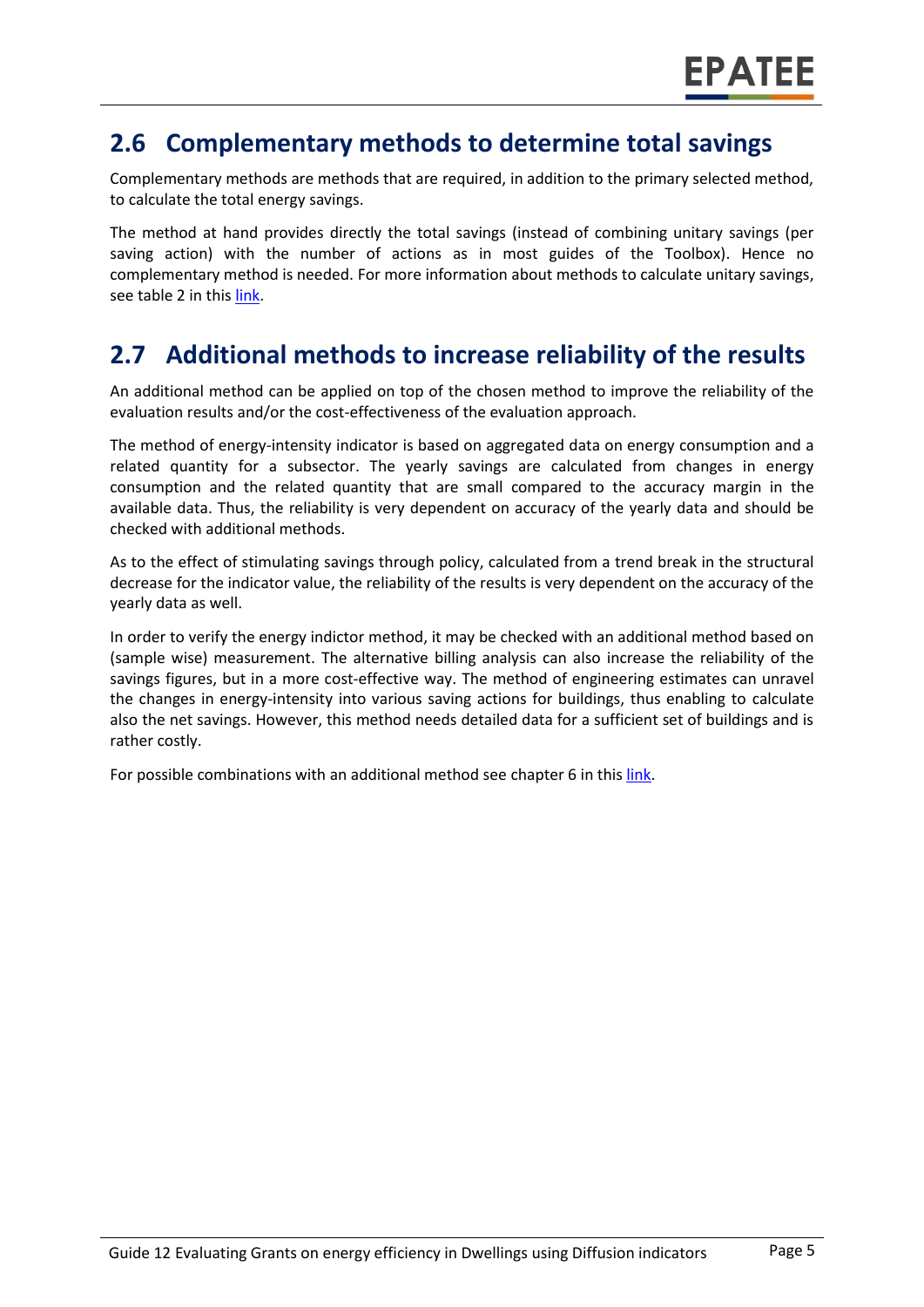# **3 | EVALUATION OBJECTIVES and REQUIREMENTS**

### **3.1 Meeting evaluation goals and ambition**

The table shows whether this guide can be used to report on general evaluation goals or criteria. See also this [document.](https://www.epatee-lib.eu/media/docs/D4_EMEEES_Final.pdf)

| General types of evaluation goals or criteria                        | Level of<br>ambition | <b>Remarks</b>                                                                                                                                                |
|----------------------------------------------------------------------|----------------------|---------------------------------------------------------------------------------------------------------------------------------------------------------------|
| Calculation of realized energy savings from<br>saving actions        | Fair                 | Depends on the accuracy of the<br>annual data used to calculate the<br>savings                                                                                |
| Calculation of energy savings attributed to the<br>policy measure(s) | Low                  | The method calculates savings<br>from all saving actions, policy<br>savings can only be derived from a<br>trend break in the trend for the<br>indicator value |
| Cost-effectiveness of saving action (for end-<br>users)              | Absent               | Aggregated savings, no information<br>on saving actions (savings and<br>investment costs)                                                                     |
| Cost-effectiveness of policy (government<br>spending)                | Low                  | Given spending per subsector, only<br>in case of a trend break (see energy<br>savings)                                                                        |
| $CO2$ -emission reduction from saving actions                        | Fair                 | See energy savings (calculated per<br>energy carrier)                                                                                                         |
| $CO2$ -emission reduction attributed to the<br>policy measure(s)     | Low                  | See energy savings (calculated per<br>energy carrier)                                                                                                         |

For more information on verification of actual energy savings and attribution/baseline/corrections, see section 4, and for cost-effectiveness and emission reduction see section 7.

# **3.2 Reporting expectations**

Possible reporting options:

- Gross savings (Net savings only in some cases depending on the policy impact)
- Yearly savings and cumulative of discounted savings

No free rider effects can be reported.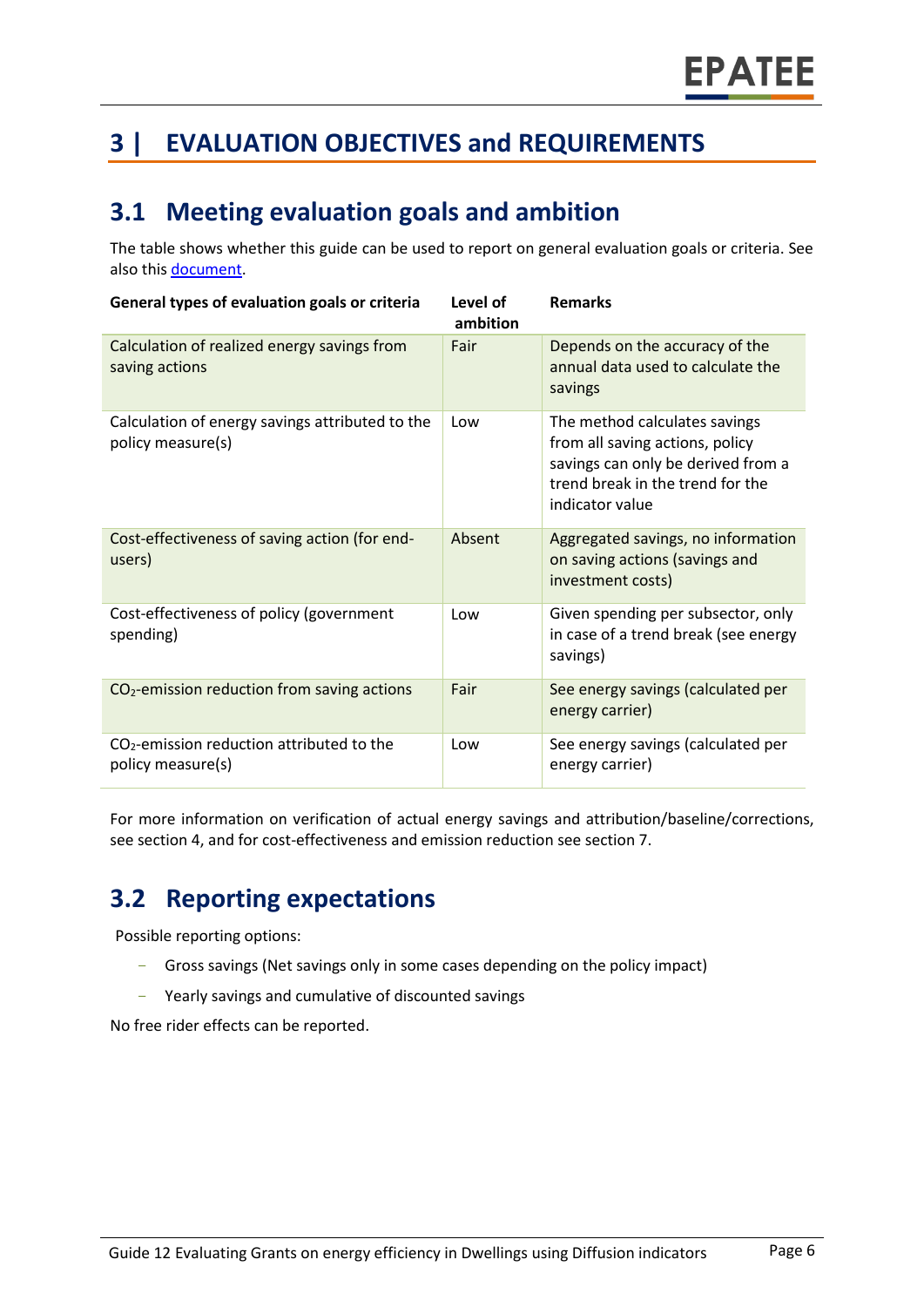### **3.3 Time frame for evaluation**

The length of the evaluation period is dependent in general on:

- the active period of the policy measure (without major changes),
- the need to monitor developments before the implementation of savings actions
- the time needed to present (reliable) results or impacts that fit into the decision-making process. In some cases, the periodicity of evaluation can be set by law.

For the guide at hand the calculation of the savings can start in the year of introduction of the policy. The time needed to present reliable results depends on the accuracy of the applied data but will generally last several years.

If savings due to policy should be calculated as well, the indicator values should be calculated for several years before the introduction of the policy. If the (statistical) data is normally available, the indicator values before introduction of the policy can be calculated in retrospect. If not, this data has to be gathered some years before the start of the policy.

The planning of evaluation activities also concerns intermediate checks of calculated savings through additional methods, for which a time frame is valid as well; see planning of evaluation in in the in the link [here.](https://www.epatee-toolbox.eu/wp-content/uploads/2019/04/epatee_integrating_evaluation_into_policy_cycle.pdf)

#### **3.4 Expertise needed for chosen method**

The expertise concerns the availability of (statistical) data and its accuracy, and their appropriateness as to calculating energy savings, i.e., the presence of other factors than savings that influence energy consumption (see sections on normalization and adjustment factors in chapter 4).

#### **3.5 Boundaries for the evaluation**

In this guide on non-residential buildings, the energy-intensity indicator method can only be applied to subsectors with a rather uniform building stock. The guide covers energy consumption that is connected to the building, given its specific function (e.g. for hotels including energy consumption for showers, preparing meals, etc.).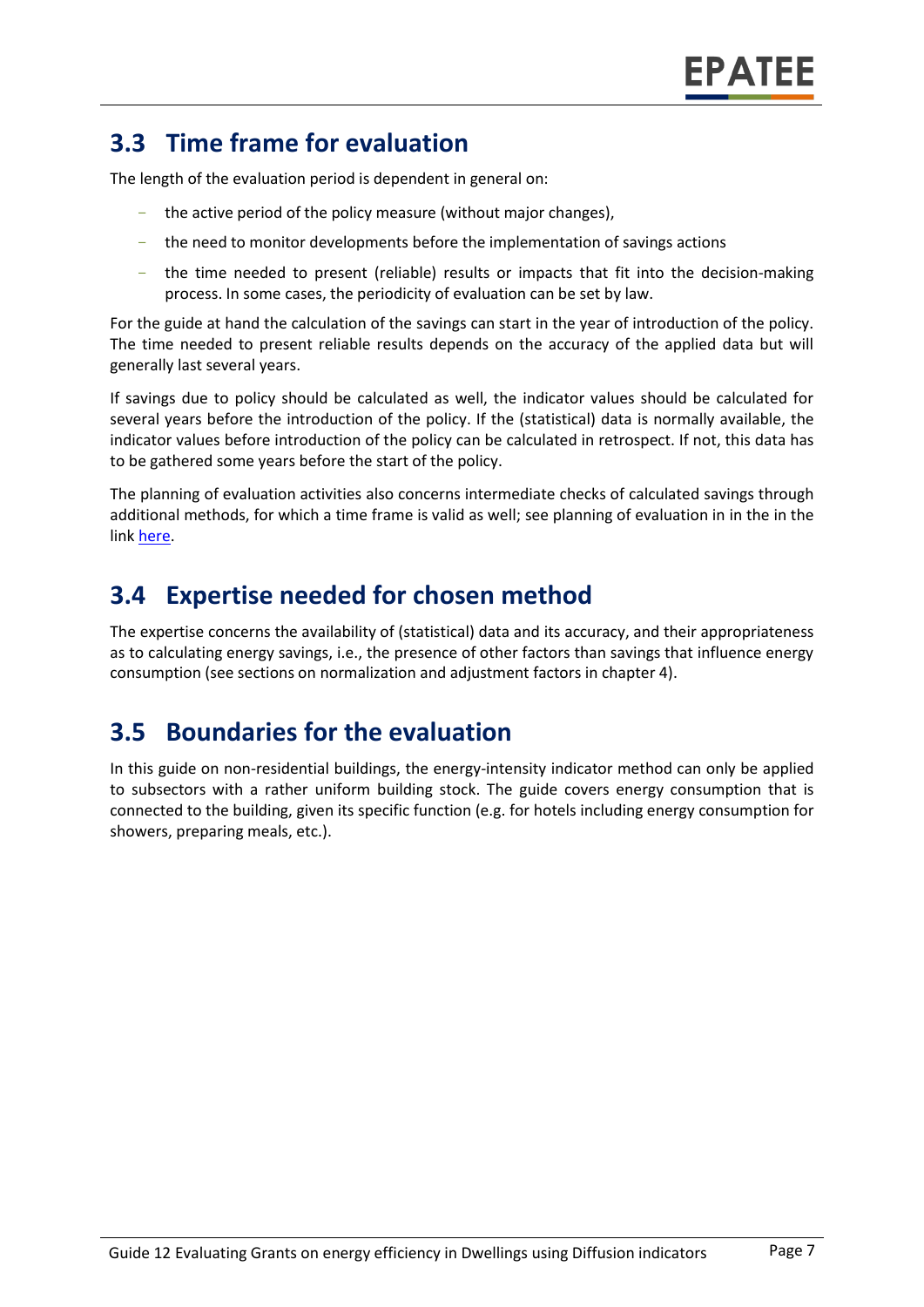# **4 | KEY METHODOLOGICAL CHOICES FOR CALCULATION OF ENERGY SAVINGS**

This section deals with key methodological choices to be considered when calculating energy savings: consistency between ex-ante and ex-post evaluation, baseline, normalization and adjustment factors. These choices are important to document when reporting energy savings, to ensure the transparency of the results.

General principles of calculating realized savings using different methods can be found for example [here](https://www.epatee-lib.eu/media/docs/D4_EMEEES_Final.pdf) and [here.](https://www.epatee-lib.eu/media/docs/EMEEES_WP3_Report_Final.pdf)

Energy-intensity indicators describe the ratio between energy consumption and the output/production/performance for which energy is used. From the yearly decrease in the calculated ratio, and the level of output/performance, the energy savings can be calculated.

Calculating energy savings with the method energy-indicators only works for subsectors with a sufficiently uniform building stock and with yearly data available on energy consumption and related quantities.

The decrease in the ratio concerns both the effect of the subsidy scheme as well as other factors, like higher energy prices. The effect of introducing a subsidy scheme can be derived from a trend-break in the trend for the indicator value.

#### **4.1 Matching method with earlier ex-ante evaluation**

If an ex-ante evaluation has been performed before the start of the subsidy scheme, the choice of the ex-post evaluation method can be matched with that of the ex-ante evaluation. This will depend on the evaluation objectives, timeframe and data available.

From the viewpoint of methodological consistency and data availability, using the same method in the ex-ante evaluation and in this guide on ex-post evaluation might be an obvious choice. However, for an ex-ante evaluation usually no energy-intensity indicator method is applied because this method is based on observed data (see table 4 in thi[s link\)](https://www.epatee-toolbox.eu/wp-content/uploads/2019/04/Saving_calculation_methods_for_EPATEE_Toobox_2019_04_24.pdf).

The energy-intensity indicator method can only be applied ex-ante if a detailed scenario study supplies the same data as used in the ex-post evaluation.

The (ex-post) energy-intensity indicator method could be matched with a different method in the exante evaluation. But the generally available ex-ante methods deemed savings or engineering estimate concern the calculation of unitary savings (per saving action) and cannot be matched with the method at hand on total savings, equal to unitary savings times number of actions (see "Different methods ex-ante and ex-post in chapter 7 [here\)](https://www.epatee-toolbox.eu/wp-content/uploads/2019/04/Saving_calculation_methods_for_EPATEE_Toobox_2019_04_24.pdf).

It is observed that other specific guides using the methods deemed savings or engineering estimates on unitary savings also apply complementary methods on number of actions. In this way, total savings can be calculated which can be compared with the total savings calculated with this guide. In this respect, some other guides on subsidy schemes and non-residential buildings can be matched with this guide.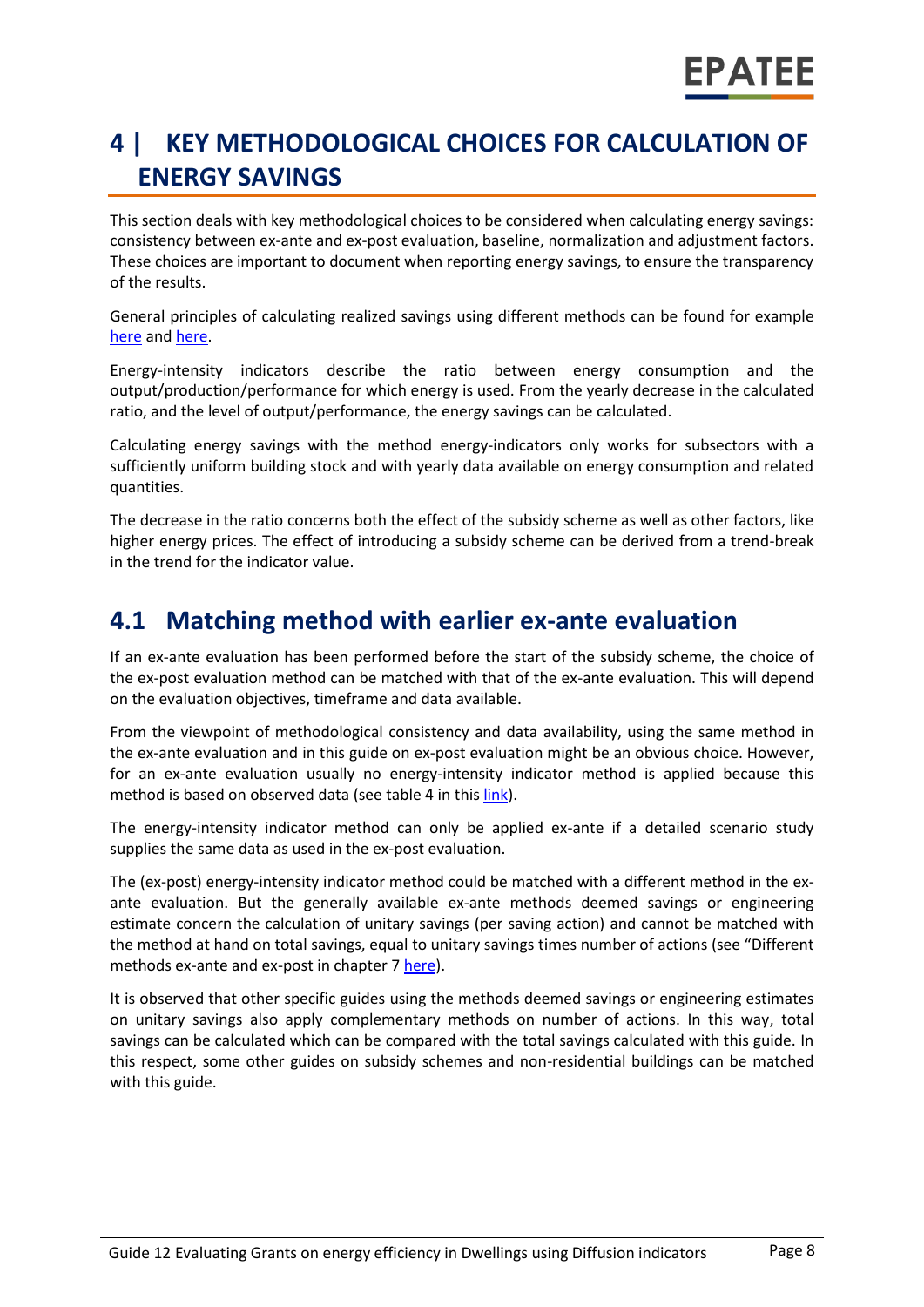#### **4.2 Calculation baselines**

Energy savings are defined in general as the difference between the actual situation and a reference situation without the saving actions (and without the policy measures that influence these saving actions). The reference situation can be defined using various calculation baselines: Before/after, With/without, Trend, Target/control group and Minimum efficiency standards; see further [here.](https://www.epatee-toolbox.eu/wp-content/uploads/2019/04/Application_of_KB_savings_baselines_and_correction_factors_in_the_Toolbox_and_PSMCs_190418_.pdf)

The baselines With/without, Target/control group and Minimum efficiency standards concern only unitary savings per action (which multiplied by number of actions lead to total savings). The baselines Before/after and Trend are also applicable to calculate directly total savings using the energyintensity indicator method; see table 1 in this [link.](https://www.epatee-toolbox.eu/wp-content/uploads/2019/04/Saving_calculation_methods_for_EPATEE_Toobox_2019_04_24.pdf)

With the Before/After option, the energy-intensity after introduction of the subsidy scheme is compared with that before, that acts as the baseline. The difference between the two is used to calculate the energy savings.

In case the application of the indicator method provides a trend break in the development of the indicator value, the Trend option can be applied as baseline. The (steeper) decreasing trend for the intensity indicator after introduction of the scheme is compared with the gradual intensity improvement before the introduction that acts as baseline.

Depending on the requirements in section 3, preference should be given to one or the other baseline.

See further information on baselines in this [document.](https://www.academia.edu/14979876/Evaluating_energy_efficiency_policy_measures_and_DSM_programmes)

#### **4.3 Normalization factors**

The calculation, using the baseline(s) considered in the previous section, provides a change in energy consumption that should be corrected for influences on energy consumption other than saving actions. These so-called normalization factors can be weather (with effect on consumption), the rebound effect and changes in energy using activities, such as production (industry), occupation rate (buildings) or car usage (transport).

For this specific guide on energy-intensity indicators in non-residential buildings the normalization factors concern weather and changes in occupation. Weather concerns a correction of energy consumption data for differences in outdoor temperature during the heating season or cooling season. All energy consumption data are corrected for yearly deviations from long term mean values, expressed in heating degree days for heating or cooling degree days for cooling. The changes for occupation take into account occupancy of hotels, but also opening hours of shops or schools and beds use in hospitals.

### **4.4 Adjustment factors**

Adjustment factors define which part of the calculated energy savings can be attributed to a policy measure or meets the definition of savings specified in the evaluation objectives or reporting requirements (see next section on "Calculating Gross and net savings").

Adjustment factors can concern the Free rider effect, the Spill-over/multiplier effect, Additionality, Non-compliance and Double counting; for more information on adjustment factors see also the link [here](https://www.epatee-lib.eu/media/docs/EMEEES_WP3_Report_Final.pdf) and [here](https://www.academia.edu/14979876/Evaluating_energy_efficiency_policy_measures_and_DSM_programmes) o[r here.](https://www.epatee-lib.eu/media/docs/D4_EMEEES_Final.pdf)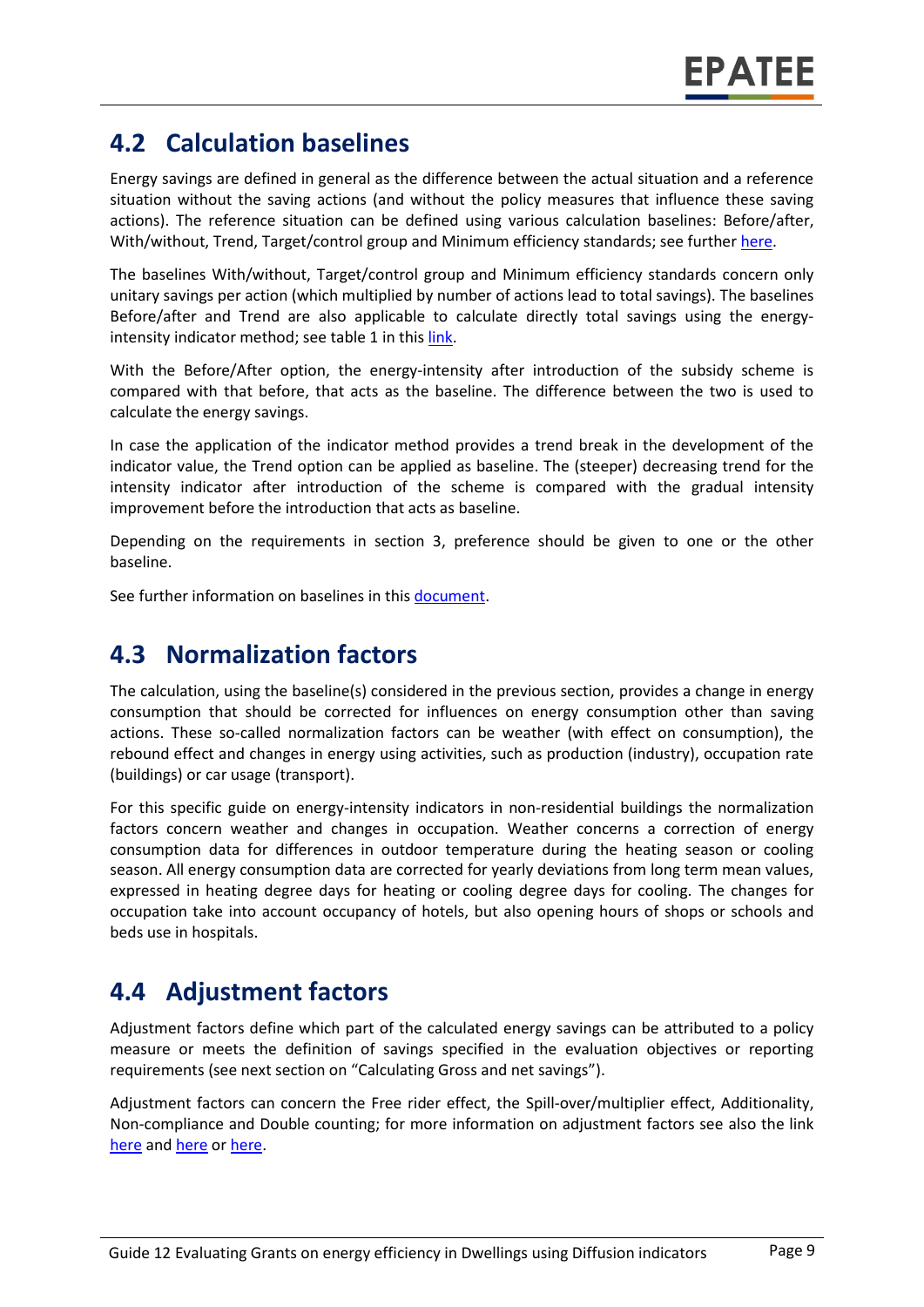As the energy-intensity indicator method normally only calculates gross savings (and not the net savings), no adjustment factors have to be applied. The energy-intensity development can incorporate autonomous savings (or technological progress) and price-induced energy efficiency progress. However, the specific guide does not offer a way to correct for this adjustment factors.

In case the policy effect (net savings) can be calculated from a trend break in de development for the indicator value, some adjustment factors might be relevant; see table 1 in thi[s link.](https://www.epatee-toolbox.eu/wp-content/uploads/2019/04/Saving_calculation_methods_for_EPATEE_Toobox_2019_04_24.pdf)

The free rider effect concerns the number of realised saving actions that are not due to the subsidy scheme. This is already taken account of through the use of the baseline option trend. The same holds for the spill-over effect. Non-compliance will lead to lower savings than expected and will automatically affect the value of the intensity indicator "after". Therefore, no correction is needed for this adjustment factor.

Finally, an adjustment may be needed for **double counting**, in case of another policy focusing on the same subsector as evaluated here. But double counting can only be accounted for at a higher level than individual specific guides (see section on Gross and Net savings).

#### **4.5 Calculating Gross and Net energy savings**

Gross savings concern the calculated savings from saving actions using a chosen baseline and normalization factors. Net savings concern the savings attributed to policy measures or eligible for a stakeholder (e.g. an energy company with an obligation to realise savings at their customers).

When calculating savings with a (top-down) method like energy intensity indicators no distinction is made to the **unitary savings** and **number of actions**; see for example [here,](https://www.epatee-lib.eu/media/docs/D4_EMEEES_Final.pdf) because the methods calculates total savings directly.

The gross savings can be calculated using the appropriate baseline and correct for normalization factors (see section on normalization).

Net savings follow from gross savings by applying adjustment factors. But because generally no adjustment factors are deployed in this guide no separate net savings are calculated. Only in case of applying the baseline option Trend adjustment factors might be relevant, but these are already taken account of in the indicator method with this baseline.

The savings should be corrected for the double counting effect, i.e. the overlap between the savings due to grants and savings due to other policy measures. The overlap in the calculated savings of both policy measures cannot be processed at the level of this guide but must be corrected at the level of savings due to overall policy portfolios. For addressing double counting, see IEA/Evaluating energy [efficiency policy measures & DSM programmes](https://www.academia.edu/14979876/Evaluating_energy_efficiency_policy_measures_and_DSM_programmes) publication or this [EMEEES](https://www.epatee-lib.eu/media/docs/D4_EMEEES_Final.pdf) report.

See also section 8 on concrete examples.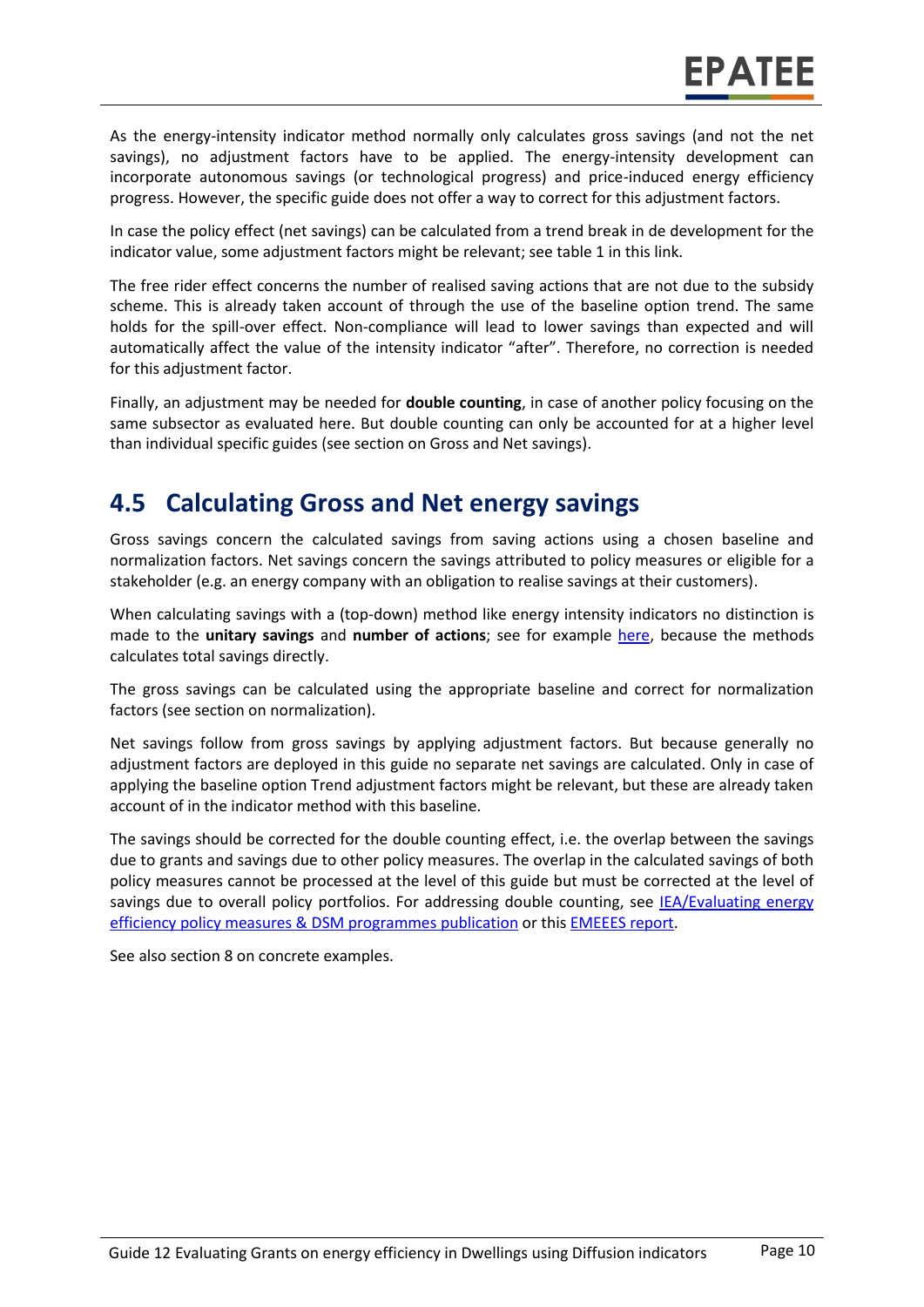#### **5 | INPUT AND OUTPUT**

#### **5.1 Main data requirements, sources and collection techniques**

Data requirements specified in the table below correspond to the calculation of energy savings, when using the baseline option before/after. Requirements are more stringent when calculating the savings with the baseline option trend.

| <b>Calculation subject</b>                                     | Data requirements                                                                                                                                           | Possible data sources and<br>collection technics                                  |
|----------------------------------------------------------------|-------------------------------------------------------------------------------------------------------------------------------------------------------------|-----------------------------------------------------------------------------------|
| <b>Energy consumption</b>                                      | <b>Fuel and electricity</b><br>consumption at the level of<br>subsectors with uniform<br>buildings                                                          | <b>Energy consumption statistics</b>                                              |
| Explaining quantities for<br>energy consumption                | Turnover subsector, floor area<br>buildings (yearly change)                                                                                                 | Production statistics, branch data<br>or building surveys                         |
| <b>Normalization factors</b><br>weather and occupation<br>rate | Yearly deviations for weather<br>conditions (heating degree<br>days and cooling degree days).<br>Occupancy, opening hours,<br>intensity of use of buildings | Weather data, branch data or<br>surveys per subsector or building<br>(categories) |
| Primary energy factors                                         | Conversion factor for<br>electricity                                                                                                                        | Statistics on input and output of<br>power production                             |

#### **Data issues with alternative method**

For the data issues concerning the alternative methods (see chapter 6) reference is made to the guides using these methods.

#### **5.2 Energy savings in final terms or in primary terms**

Energy savings can be expressed in final terms or in primary terms See definitions about primary and final energy [here.](https://www.epatee-toolbox.eu/wp-content/uploads/2018/10/Definitions-and-typologies-related-to-energy-savings-evaluation.pdf)

This guide enables the calculation of savings in final terms. Savings in primary terms can also be calculated, provided that savings per subsector are calculated for each energy carrier apart, and primary factors are available to transform the savings in final terms to savings in primary terms.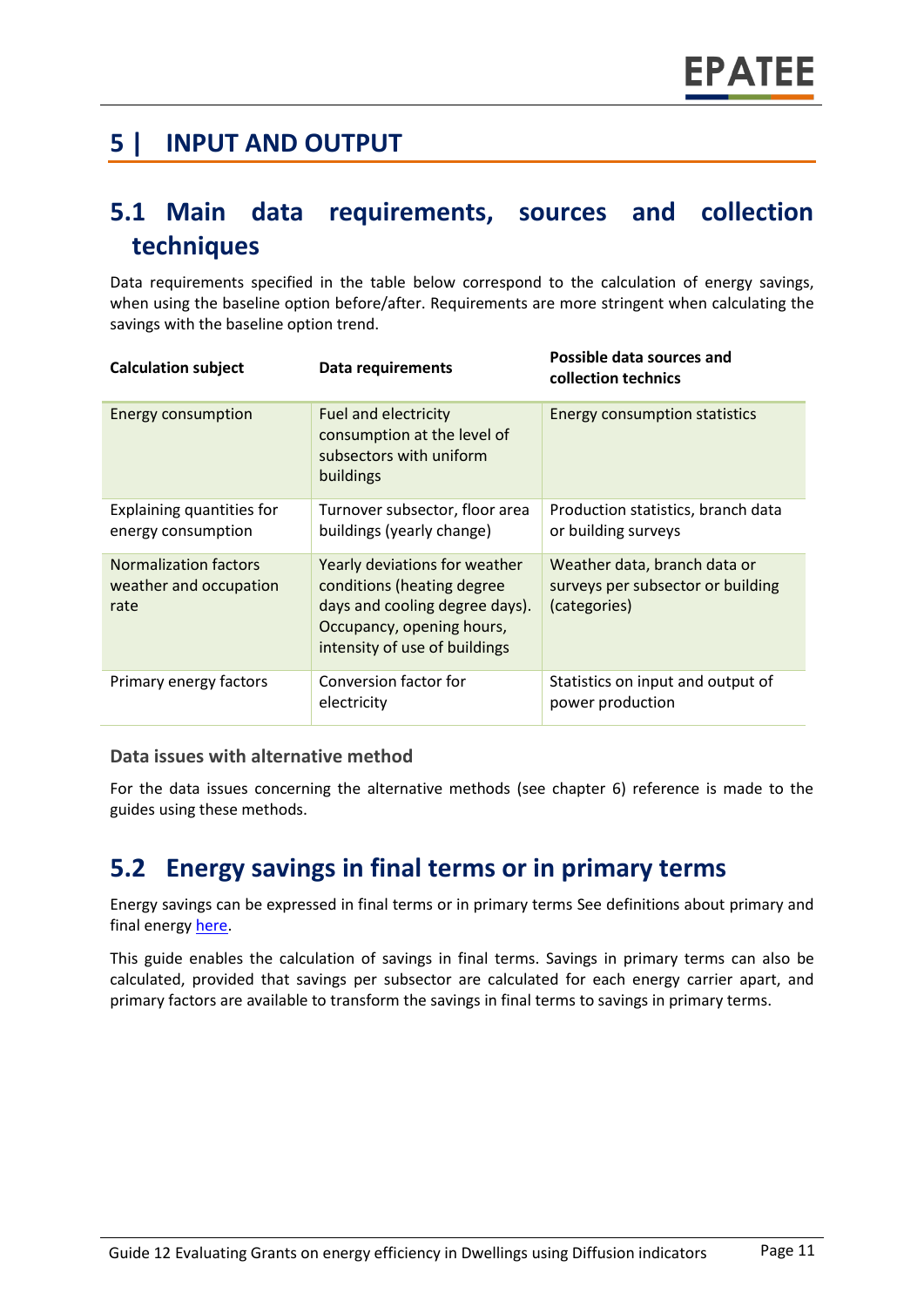#### **5.3 Energy savings over time**

Implemented saving actions in a year lead to savings over a number of consecutive years. E.g. a more efficient boiler can save gas over its lifetime of about 15 years, insulation over 30 years and more efficient computers up to 5 years. Energy savings can be calculated in different metrics in terms of time reference, for example: year-to-year, annual, cumulated annual, cumulative.

See the definitions [here.](https://www.epatee-toolbox.eu/wp-content/uploads/2018/10/Definitions-and-typologies-related-to-energy-savings-evaluation.pdf)

The energy intensity indicator method calculates a change in intensity for a number of years that encompasses all saving effects of all saving actions, whether due to the policy evaluated or other influences. Therefore, no results on individual saving actions, with their introduction year and lifetime, are available. Thus, this specific guide cannot deliver cumulative or discounted savings, nor cumulative savings according to the Article 7 in Energy Efficiency Directive.

With the method applied in this guide, only the cumulative yearly savings since a base year are provided, from which yearly savings can be derived from the year-to-year decrease in the intensity value.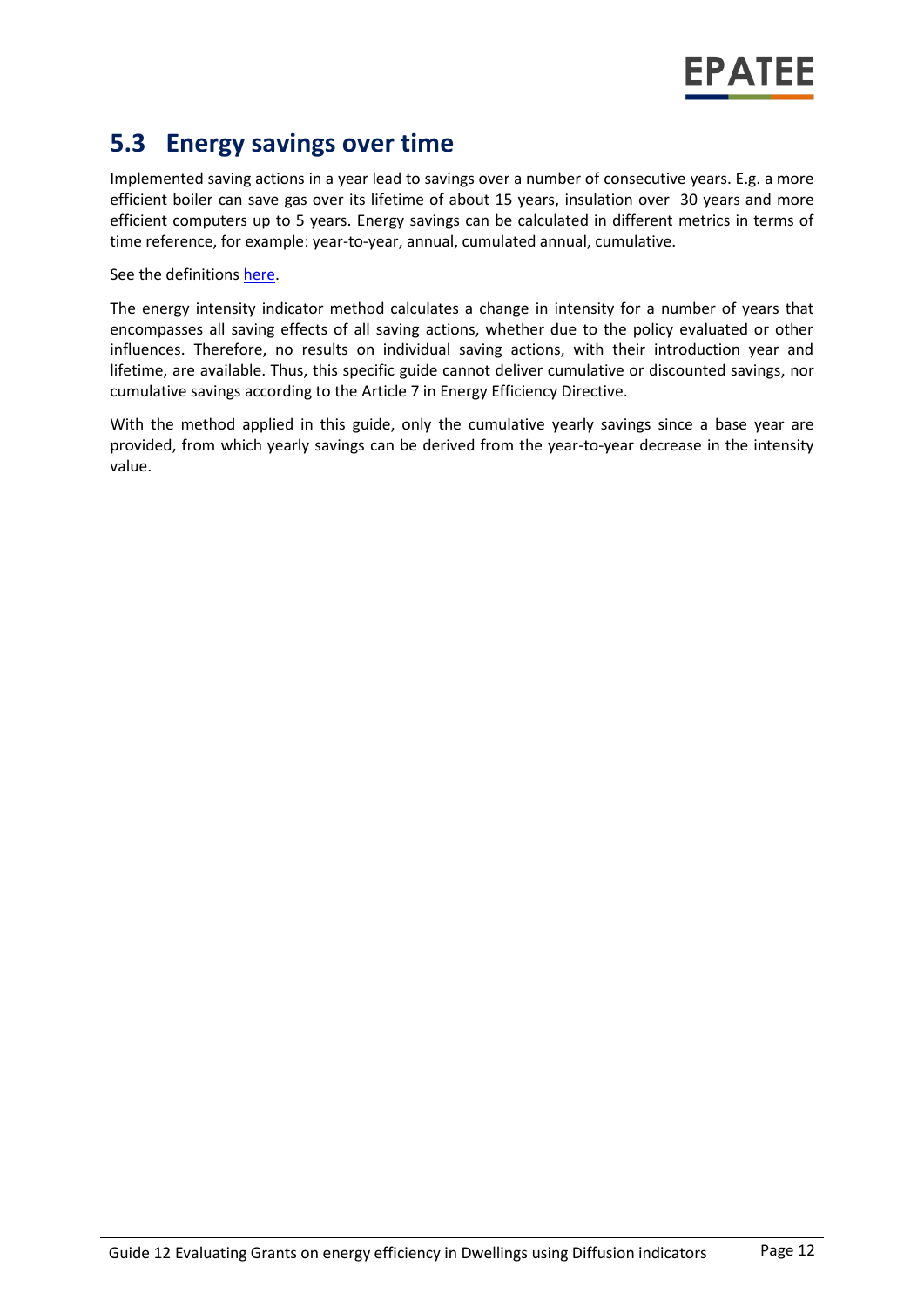# **6 | ALTERNATIVE FOR CHOSEN METHOD**

#### **6.1 Alternatives for the chosen method**

Often other savings calculation methods can be applied as well, although they will all have pros and cons regarding various aspects dealt with in preceding sections.

The table below presents the pros and cons, both for the method at hand and for commonly used alternative methods for the same combination of policy measure and sector.

The method at hand uses a combination of diffusion indicators to calculate number of actions and a complementary method (deemed savings) to calculate unitary savings. The alternative method applies billing analysis and is already part of the 30 specific guides.

| Type of method                                     | Pros                                                                                                                                                                                         | Cons                                                                                                                                                                                                                             |
|----------------------------------------------------|----------------------------------------------------------------------------------------------------------------------------------------------------------------------------------------------|----------------------------------------------------------------------------------------------------------------------------------------------------------------------------------------------------------------------------------|
| Energy-intensity<br>indicators for<br>buildings    | Calculation of ratios relatively<br>$\bullet$<br>simple<br>No data needed for individual<br>$\bullet$<br>buildings<br>Some adjustments incorporated in<br>$\bullet$<br>calculated savings    | Reliable saving results only<br>$\bullet$<br>after some years of evaluation<br>Aggregated results for all<br>$\bullet$<br>buildings<br>Generally, only total savings<br>$\bullet$<br>(gross), not savings due to<br>policy (net) |
| <b>Billing analysis</b><br>(alternative<br>method) | Data relatively easy available<br>$\bullet$<br>Results available for individual<br>$\bullet$<br>buildings, and per subsector<br>Both gross and net savings can be<br>$\bullet$<br>calculated | Billing does not show building<br>$\bullet$<br>connected energy<br>consumption<br>More data needed for net<br>$\bullet$<br>savings                                                                                               |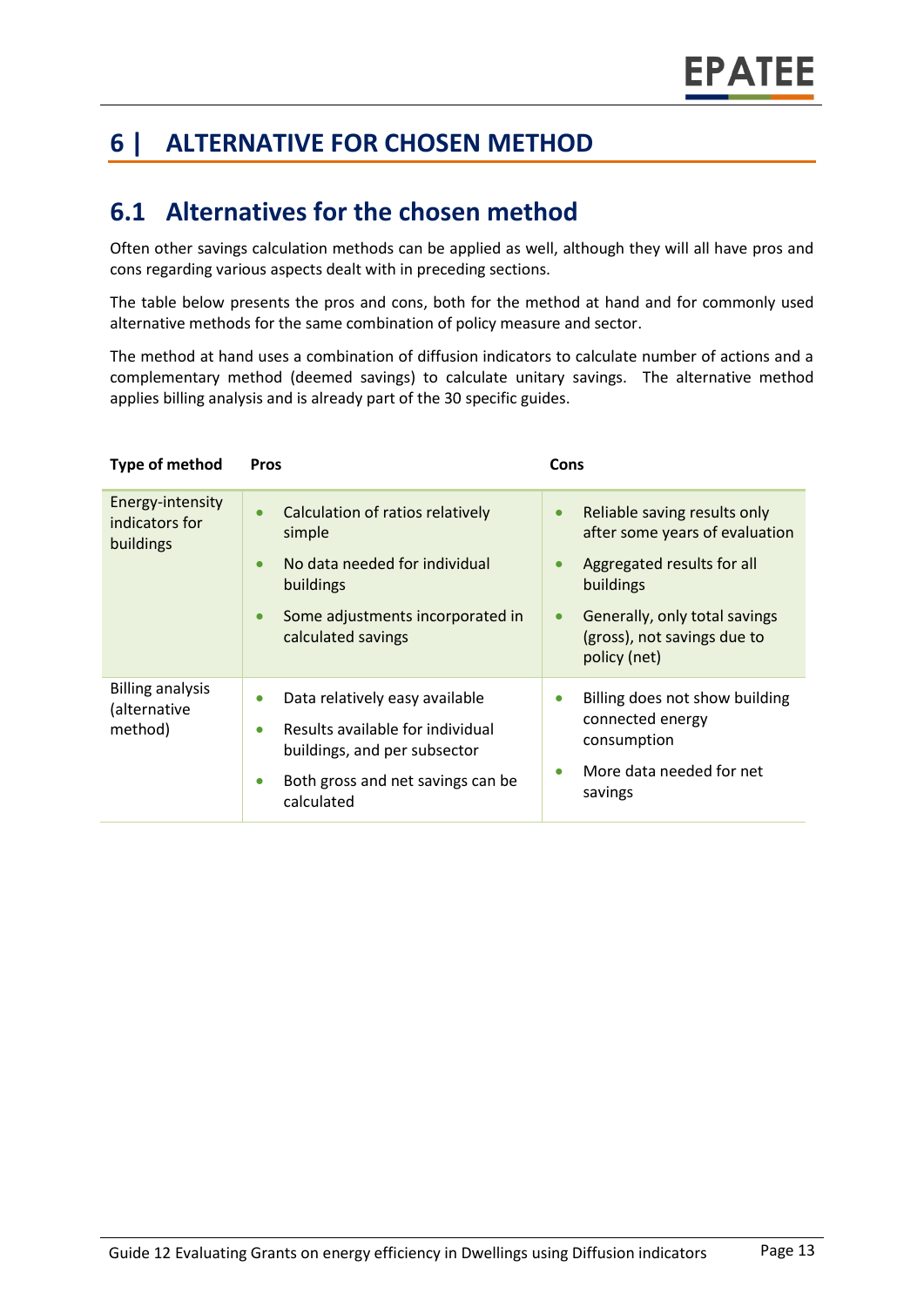# **7 | ADDITIONAL EVALUATION RESULTS**

### **7.1 Calculating avoided CO<sup>2</sup> emissions**

Avoided  $CO<sub>2</sub>$  emissions can be evaluated from the energy savings by applying emission factors. Four key aspects are to be taken into account when choosing the emission factor(s):

- 1) Emission factors vary according to the **energy type**, so the data about energy savings need to be available per energy type.
- 2) Emission factors for a given type of energy **can vary over time** (especially for **electricity**).
- 3) Emission factors can take into account:
	- a. **Direct emission factors**: the emissions generated when producing the energy used;
	- b. **Lifecycle emission factors**: all emissions generated from the extraction of the energy resources up to the dismantling of the energy plant.

Due to the differences that the choice of emission factor(s) can induce, **it is important to document what emission factor(s) has(have) been used**.

For this guide on savings for non-residential buildings, the savings will generally concern both fuel and electricity (and sometimes delivered heat). In order to be able to calculate the direct reduction of CO2-emissions the energy savings should be specified per energy carrier.

The reduction in  $CO<sub>2</sub>$ -emissions due to electricity savings can be calculated by combining these savings with an emission factor for electricity that takes into account the different inputs of power production. The actual factor to be applied can vary, depending on saving action(s) and sector, year of implementation, policy considerations, etcetera (see [here\)](https://www.researchgate.net/publication/222601305_Evaluation_of_methods_used_to_determine_realized_energy_savings).

The avoided emission of **other greenhouse gasses** due to energy savings are not taken into account here, as these emissions are generally negligible compared to  $CO<sub>2</sub>$ .

**IPCC** (Intergovernmental Panel on Climate Change) provides a **[detailed database](https://www.ipcc-nggip.iges.or.jp/EFDB/main.php) of peer-reviewed emission factors.**

### **7.2 Calculating cost-effectiveness**

Cost-effectiveness is the ratio between costs to achieve energy savings and the amount of savings and possibly other benefits.

A distinction can be made according to the point of view adopted to assess cost-effectiveness:

- Cost-effectiveness for the end-user or participant
- Cost-effectiveness for society at large
- Cost-effectiveness for the party that takes responsibility for saving targets (government or actor with an Energy Efficiency Obligation)

#### Se[e here.](https://epatee.eu/sites/default/files/epatee_report_on_the_knowledge_base.pdf)

The calculation of cost-effectiveness for end-users demands, next to the savings, data on investments made, subsidies on investments, interest rates, lifetimes of the saving actions, energy prices (including taxes) per type of end-user and discount factors per type of end-user.

Because this specific guide concerns aggregated savings, without data on specific saving actions, it does not offer the possibility to present cost-effectiveness.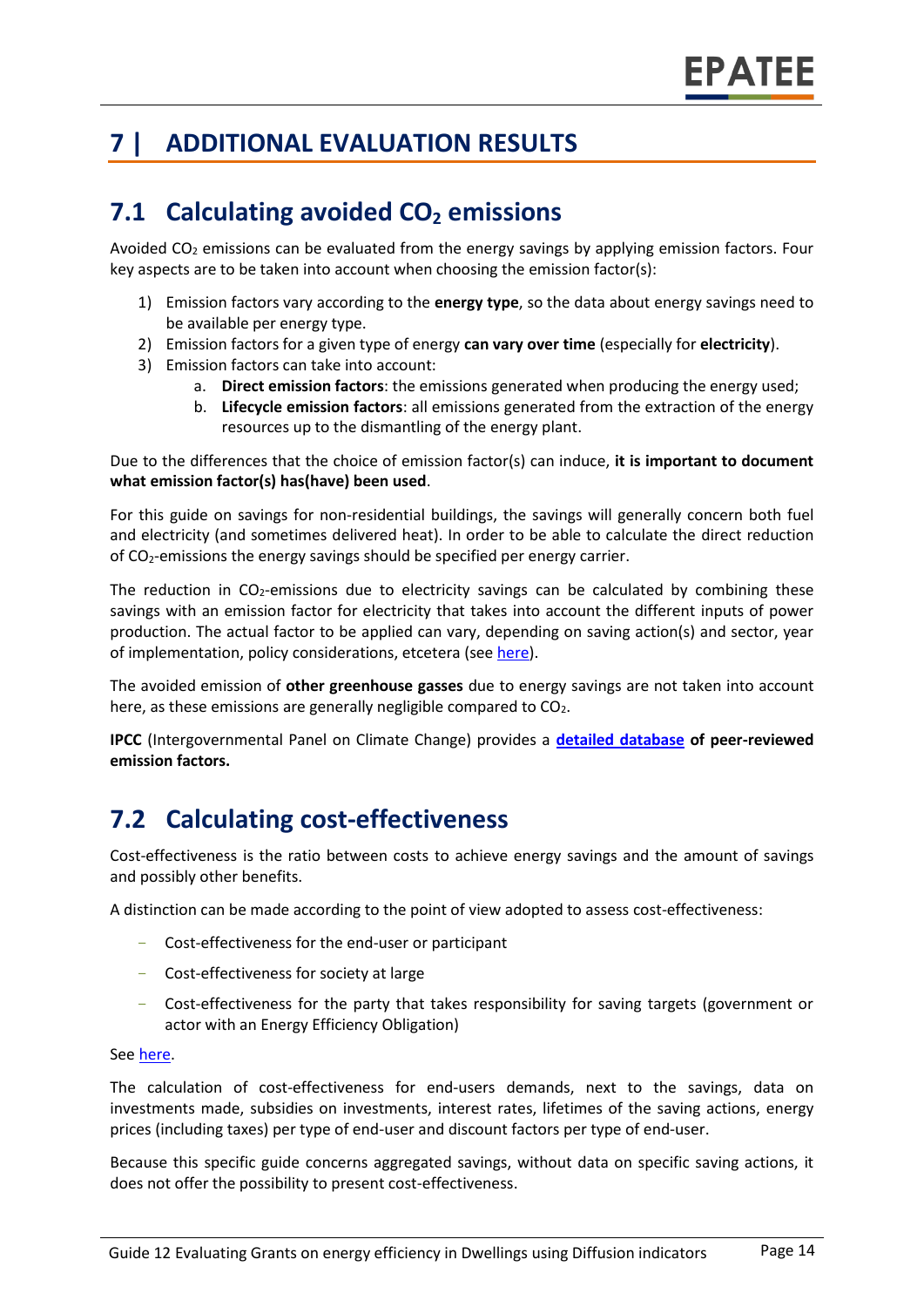## **7.3 Calculating other co-benefits**

Possible co-benefits from saving energy concern:

- Extra employment
- Reduction of energy poverty
- Other emission reductions ( $NO<sub>x</sub>$ ,  $SO<sub>2</sub>$ , fine particles, etc.)
- Better indoor climate
- Reduced dependency on (insecure) energy import

Due to the aggregated nature of the results this specific guide cannot calculate other co-benefits except reduced dependency on imports due to the calculated total savings for the subsectors with non-residential buildings.

## **7.4 Other aspects of importance**

None identified.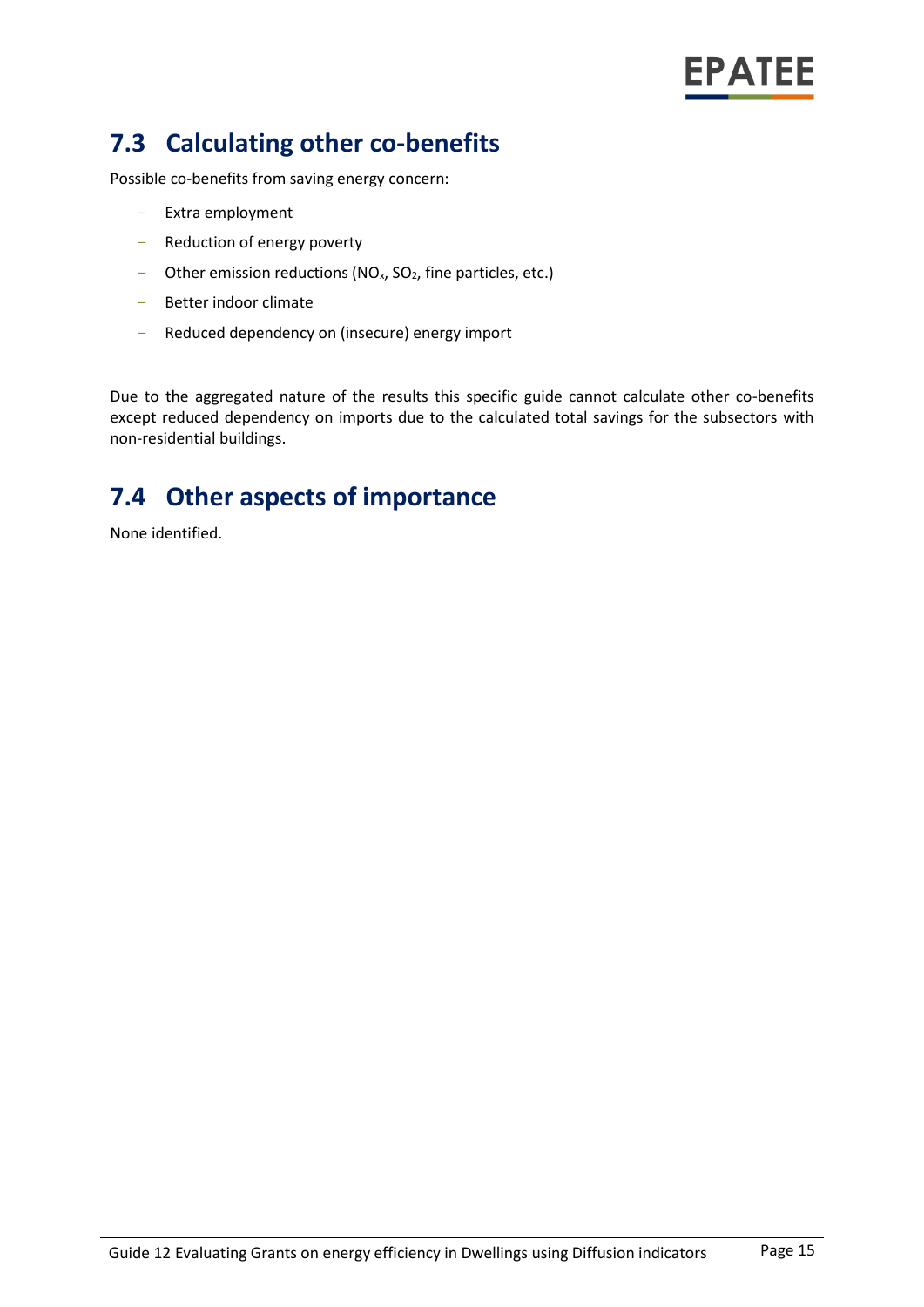### **8 | CONCRETE EXAMPLES**

**Energy efficiency and savings calculation for countries, regions and cities, ISO 17742, chapter 4 on Indicator based savings calculations, 2015**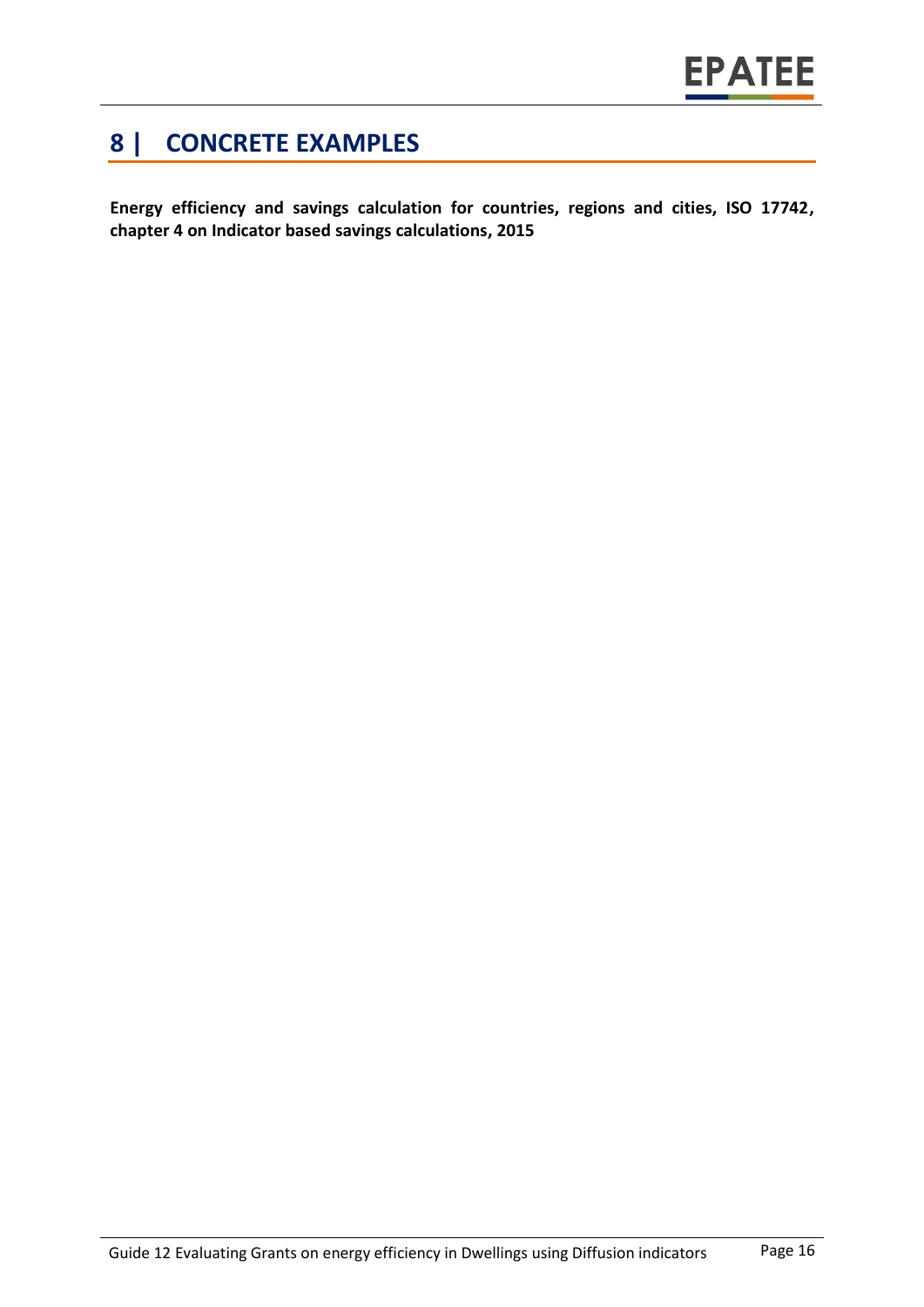#### **9 | FURTHER READING**

#### **About Energy-intensity indicators**

- Top-down evaluation methods of energy savings Summary report, B. Lapillonne et al, EIE 06 128 EMEEES, WI, March 2009
- Annex to the summary report on top-down evaluation methods: ODYSSEE and ODEX indicators that can be used in top-down evaluation of energy savings, Report EIE 06 128 EMEEES, Bruno Lapillonne, ENERDATA, March 2009.
- Definition of ODEX indicators in ODYSSEE database-Ademe, 2014